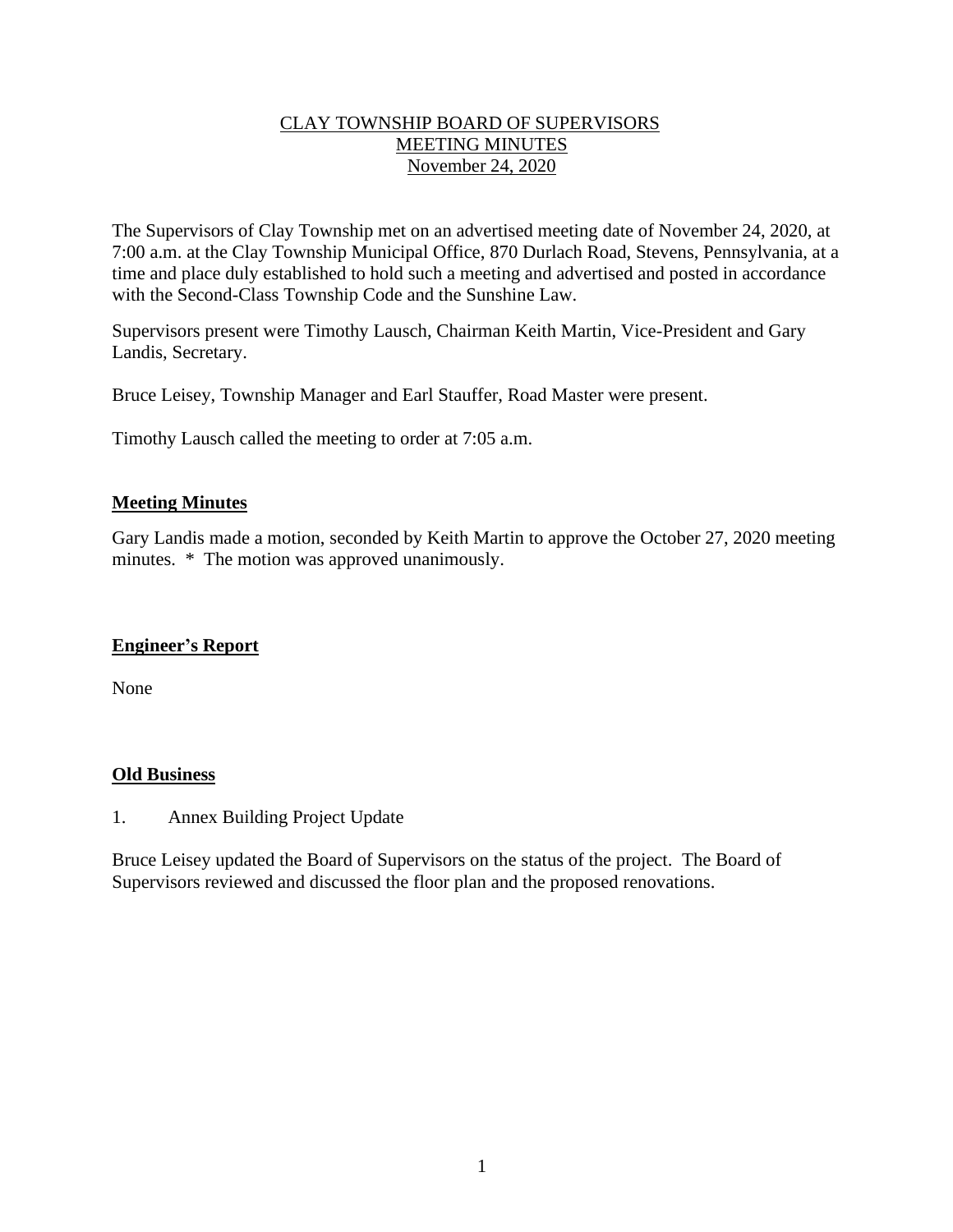## **New Business**

1. Road Master Update

Earl Stauffer informed the Board of Supervisors that the equipment has been services and is ready for winter weather conditions. The Road Crew will rent a tractor and mower to remove weeds and trees along the road right-of-way next week.

Keith Martin made a motion, seconded by Gary Landis to approve execution of the rental contract with Stephenson Equipment to rent a Tiger tractor and mower in the amount of \$2,400 weekly and \$375.00 delivery fee. \* The motion was unanimously approved.

#### 2. 2021 Budget Discussion

Bruce Leisey reviewed the preliminary 2021 Budget with the Board of Supervisors and Township Staff.

Gary Landis made a motion, seconded by Keith Martin to approve advertising of the preliminary 2021 Budget for public review beginning Wednesday, November 25, 2020. \* The motion was unanimously approved.

Gary Landis made a motion, seconded by Keith Martin to approve advertising of the December AM Board of Supervisors meeting for December 22, 2020 to approve the 2021 Budget and pay any final 2020 bills. \* The motion was unanimously approved.

## 3. Appoint SAM Entity Administrator

After review, Keith Martin made a motion, seconded by Gary Landis to approve the appointment of Bruce Leisey as the Township's SAM Entity Administrator. \* The motion was unanimously approved.

#### 4. Manager Update

Bruce Leisey discussed transferring funds from PLIGT to JBT to obtain a higher interest rate on the Township's money.

Gary Landis made a motion, seconded by Keith Martin to approve a transfer of up to \$500,000 at Bruce Leisey discretion from PLIGT to JBT. \* The motion was unanimously approved.